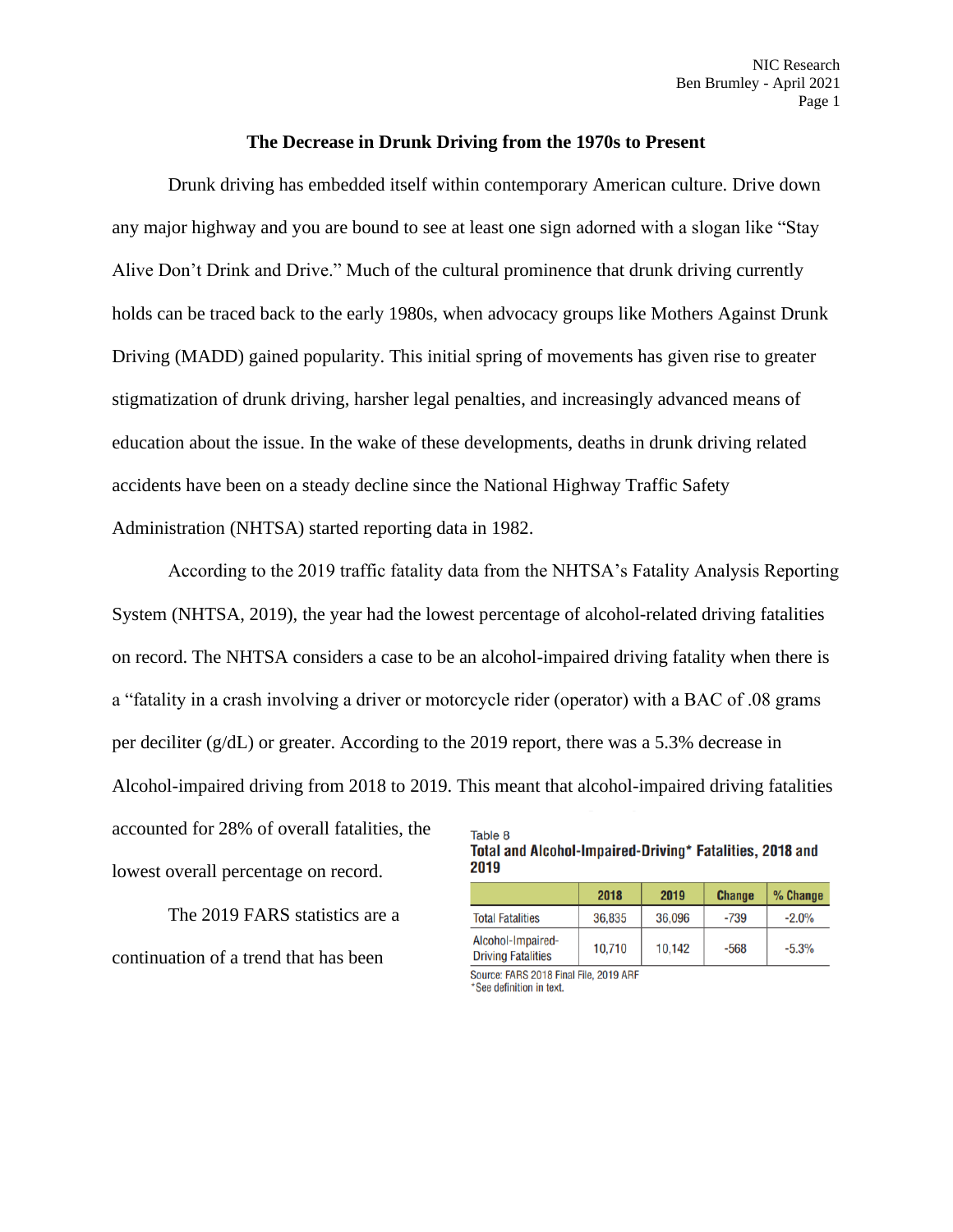NIC Research Ben Brumley - April 2021 Page 2



prevalent for decades. In 2018, it was shown that alcohol impaired driving deaths had decreased by 65% since 1982. There was an even sharper decrease in alcohol impaired driving deaths among underage drivers. In 1982, there were 5,215 deaths. In 2018 there were 980. This leaves an 81% increase in drunk driving fatalities among those under 21 years of age. The reasons for this decline can be associated with the increase in stigmatization and education surrounding drunk driving. To a lesser extent, there has been a correlation between this decrease and the harsher legal punishments adopted for charges of driving under the influence (DUI).

Among the most pressing elements of receiving a DUI is the stigma surrounding it (Kimberly Berry,

2021). It beyond a mere court citation or even a fine of jail sentence, resulting in the consequences of having committed such an act being imprinted not only in the minds of the perpetrator but in the minds of their friends, family members, and anyone else in their social circle. In short, being convicted of a DUI results in a significant amount of social stigma that goes beyond even the legal consequences of a conviction. Often this stigma is institutionalized. Some regions have policies of public shaming for DUI arrests. This is often accomplished by posting names and mug shots of those arrested for DUI charges in local crime logs. Even aside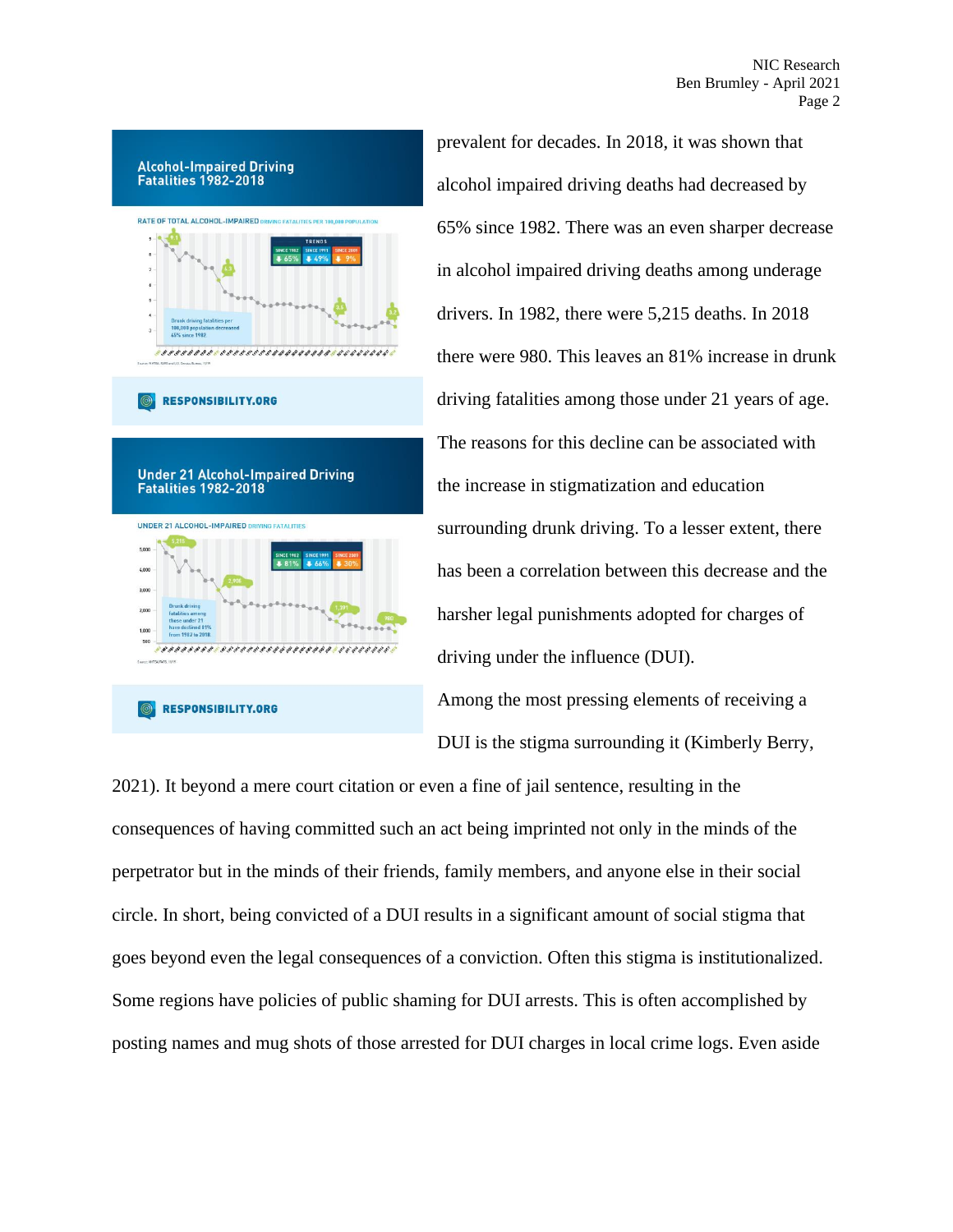from institutionalized shaming, DUI charges can ruin the relationship that one has with their friends and family, adding a permanent social mark on their record.

A less overtly harsh potential drive toward the prevention of drunk driving can be found in the increase of education on the issue. As awareness and advocacy has increased over the past few decades, educational measures have increased with them. For instance, School-Based Programs have been introduced with the goal of educating students about the dangers of impaired driving (Community Preventive Services Task Force, 2014). These have led to the growth of peer-based organizations such as Students Against Destructive Decisions (SADD) which seek to instill social norms that could lead to a reduction in drunk driving, particularly among the youth. While data surrounding education is not necessarily concrete, there has been some degree of sufficient evidence that the programs have been successful.

The adoption of harsher punishment for drunk driving is perhaps the most complicated of the three measures. Aside from some consistencies, like the .08% legal limit for BAC, punitive policies around drunk driving have been variable on a state-by-state basis. These variations often occur along the lines of minimum jail time, whether license suspension is a penalty, and whether or not there are additional penalties. States like Arizona and Georgia have strict policies while states like Ohio and South Dakota have more lenient policies. While there are some cases in which lenient DUI laws correlate with higher fatality rates and vice versa, this is not a universal phenomenon. For instance, "the five states with the lowest DUI fatality rates in 2018 ranged in DUI strictness from #4 (Kansas/Oklahoma) tied to #45 (New Jersey)" (Shawn, 2021). A similar trend existed for states with the highest fatality rates. The inconsistencies within this factor demonstrate that stigma and education can be seen as the primary factors contributing to the decrease in alcohol-related driving deaths.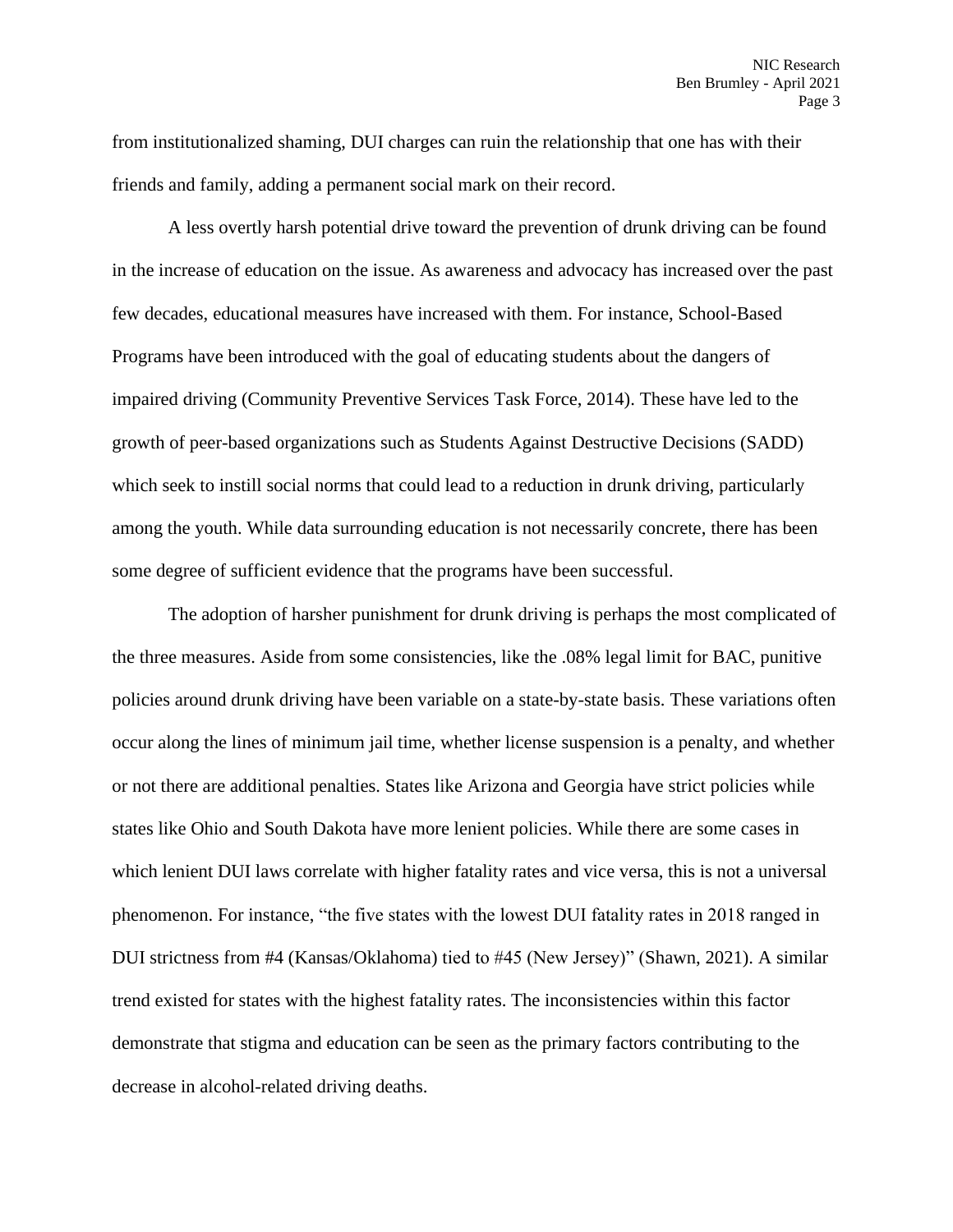In sum, there has been a relatively consistent decrease in drunk-driving related deaths since the 1970s. This decline first became particularly noticeable with the formation of advocacy groups in the early 1980s. Since then, stigmatization, educational initiatives, and, to a lesser extent, harsher punishments have most likely contributed to this decline.

Works Cited

<https://driversed.com/trending/driving-under-influence-do-strict-dui-laws-really-work>